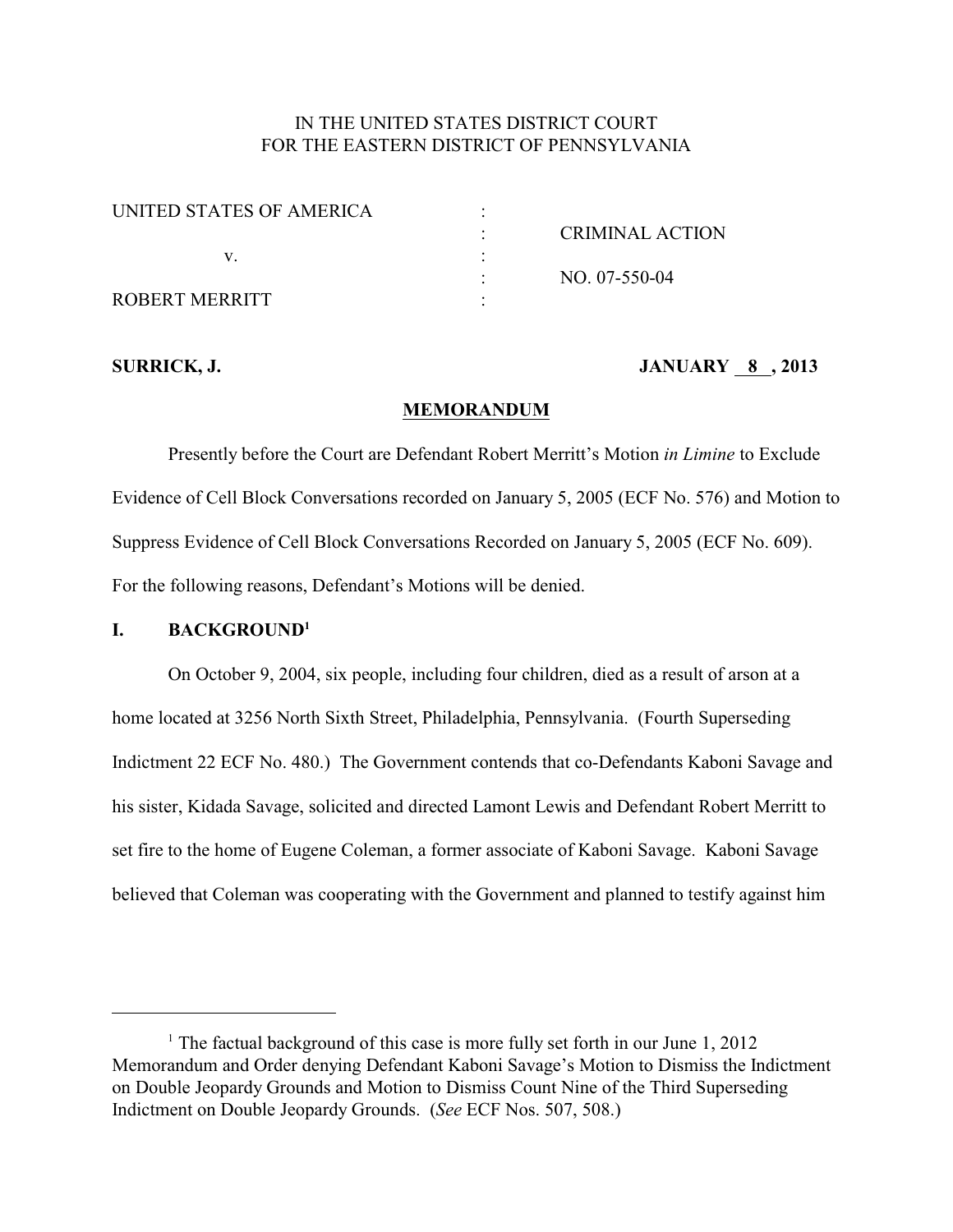in his 2005 federal drug conspiracy trial.<sup>2</sup> The firebombing took the lives of Coleman's mother, infant son, and four other relatives. The Government intends to show at trial that the firebombing was ordered by Kaboni Savage in order to intimidate Coleman and prevent him from testifying at the drug conspiracy trial.

On January 5, 2005, Defendant was placed in the Special Housing Unit ("SHU") at the Federal Detention Center ("FDC") located at 700 Arch Street, Philadelphia, Pennsylvania. (Gov't's Resp. 4, ECF No. 591.) On the basis of an order entered by Judge Michael Baylson, federal officials had previously placed wiretaps within the prison cell of Kaboni Savage and the surrounding access spaces, including in the vent between his cell and that of Dawud Bey. (*Id.*; *see also* Def.'s Mot. Suppress 2, ECF No. 609; Oct. 22, 2012 Hr'g Tr. 22 (on file with Court).) Through these wiretaps, the Government obtained recordings of conversations between Savage, Bey, and Defendant, which occurred between October 26, 2004 and January 5, 2005. (Gov't's Resp. 5; Def.'s Mot. Suppress 2.) Transcripts of these recordings were generated by law enforcement officials. (Gov't's Resp. Exs.  $A-D.$ )<sup>3</sup>

On April 8, 2009, a federal grand jury returned a twenty-six count Superseding Indictment ("Superseding Indictment") charging Defendant with: conspiracy to participate in the

<sup>&</sup>lt;sup>2</sup> Kaboni Savage, Steven Northington, and four other co-defendants not charged in the instant Indictment were prosecuted in the 2005 drug conspiracy case before the Honorable Mary A. McLaughlin. After a seven-week trial, Kaboni Savage was found guilty of conspiracy to manufacture and distribute cocaine, money laundering, firearms possession, witness retaliation and other crimes. Coleman testified at that trial. Kaboni Savage received a sentence of thirty years in prison on these convictions.

 $3$  In a separate memorandum of law, we perform an analysis of the accuracy, authenticity, proper preservation, and other related issues pursuant to Federal Rule of Evidence 901 and the Third Circuit Court of Appeals' guidance in *United States v. Starks*, 515 F.2d 112 (3d Cir. 1975).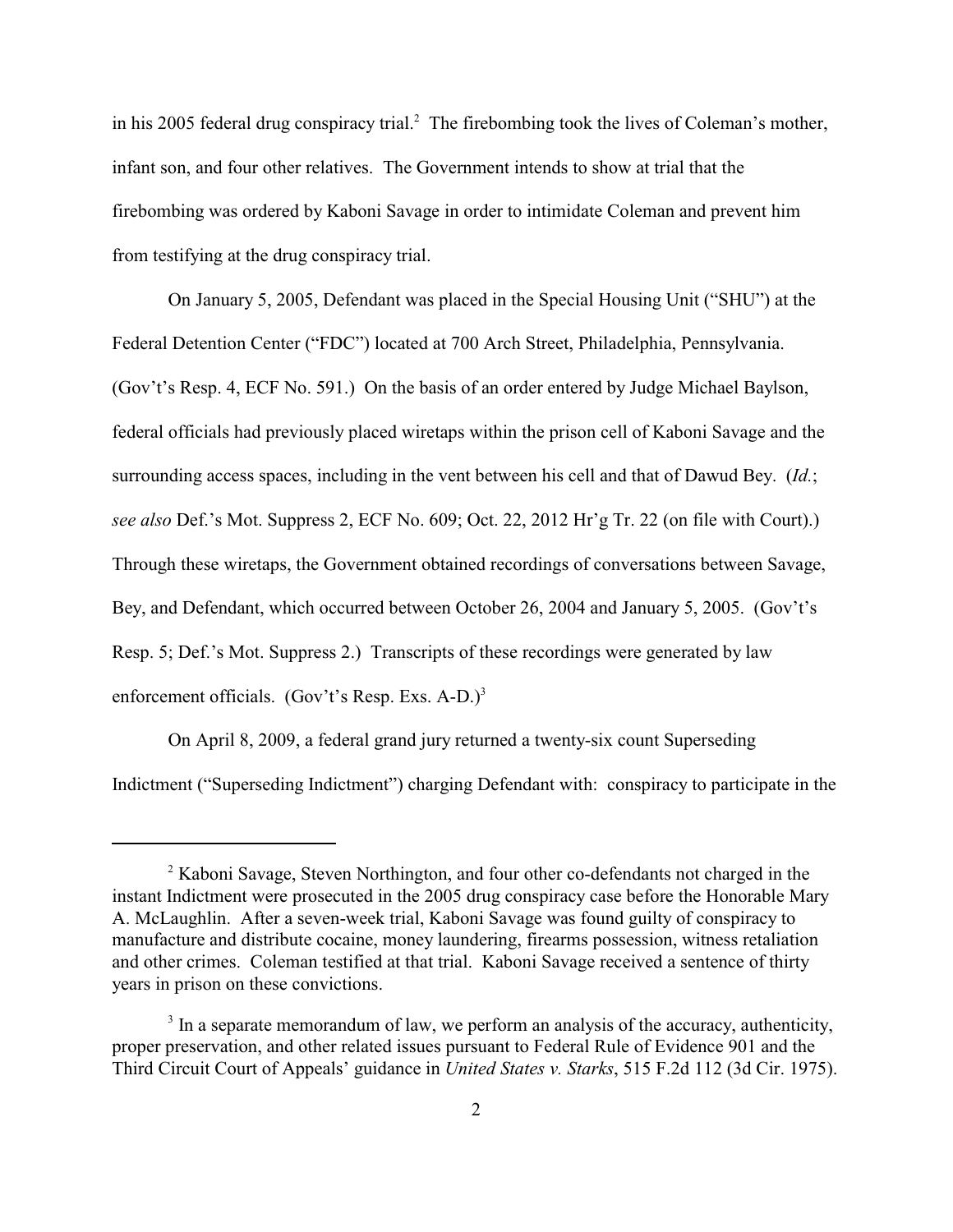affairs of a racketeering ("RICO") enterprise, in violation of 18 U.S.C. § 1962(d) (Count 1); conspiracy to commit murder in aid of racketeering, in violation of 18 U.S.C.  $\S$  1959(a)(5) (Count 9); six counts of murder in aid of racketeering, in violation of 18 U.S.C.  $\S$  1959(a)(1) (Counts 10-15); retaliating against a witness, in violation of 18 U.S.C. § 1513(a) (Count 16); and using fire to commit a felony, in violation of 18 U.S.C. § 844(h)(1) (Count 17). (Superseding Indictment.) In the Superseding Indictment, Defendant was charged along with three co-Defendants, Kaboni Savage, Steven Northington, and Lamont Lewis. The charges against Lewis were disposed of by guilty plea on April 21, 2011. On March 14, 2011, the Government filed a notice of intent to seek the death penalty against Defendant, Kaboni Savage, and Steven Northington. (ECF Nos. 196, 197, 198.)

On August 21, 2012, Defendant filed a Motion *in Limine* to Exclude Evidence of Cell Block Conversations Recorded on January 5, 2005. (Def.'s Mot. Exclude, ECF No. 576.) The Government filed its Response to Defendant's Motion *in Limine* on September 7, 2012. (Gov't's Resp.) On September 27, 2012, Defendant filed a Motion to Suppress Evidence of Cell Block Conversations Recorded on January 5, 2005. (Def.'s Mot. Suppress.)

We held a hearing on the pretrial motions on October 22, 2012, at which time the parties presented additional argument on the instant Motions. Trial is scheduled for January 28, 2013. (ECF No. 877.)

## **II. DISCUSSION**

3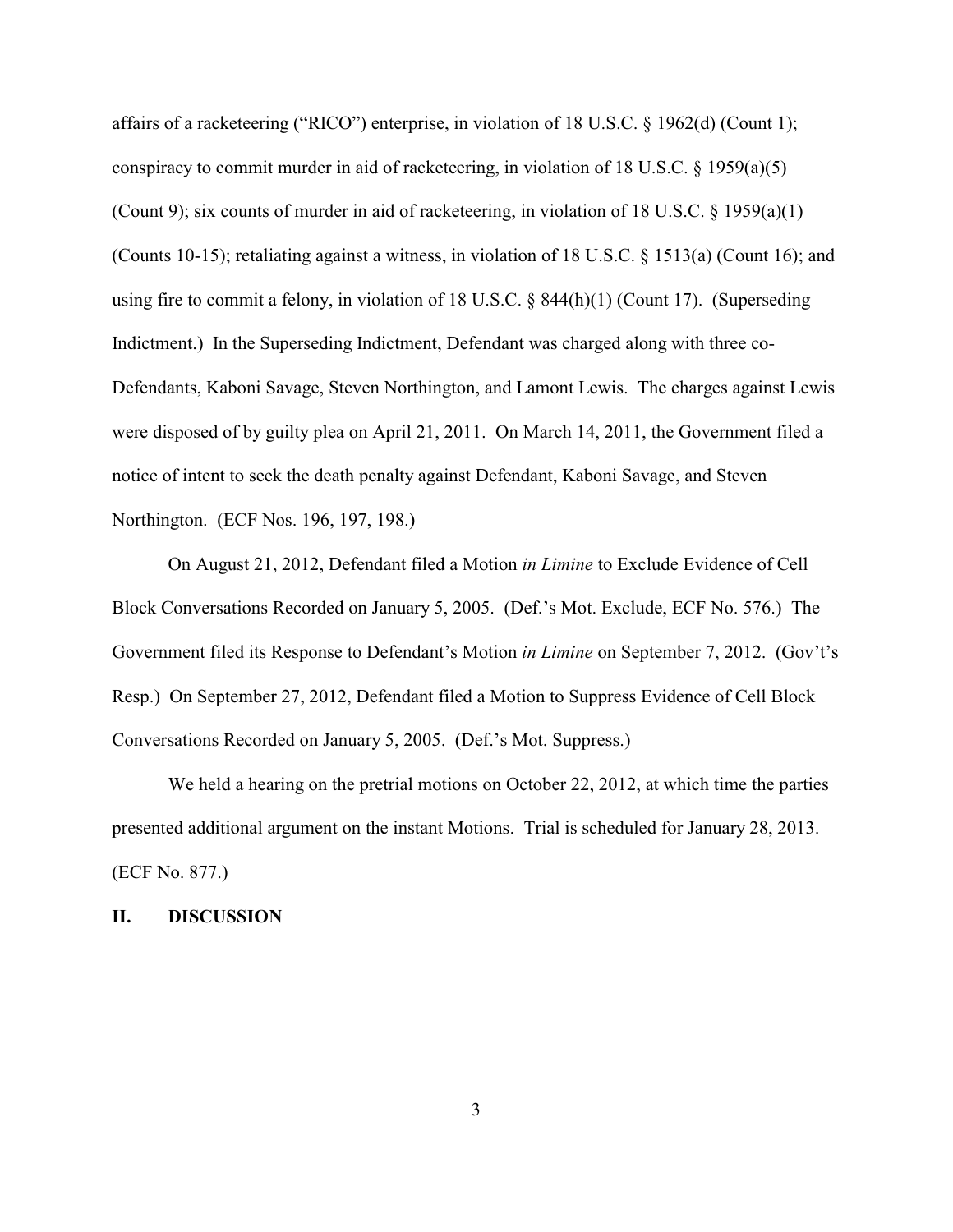Defendant requests that the Court exclude the audiotape of the January 5, 2005 cell block conversations. (Def.'s Mot. Exclude  $3.$ )<sup>4</sup> In the alternative, Defendant requests that the Court hold an evidentiary hearing to determine whether the conduct of officials at the FDC violated the Sixth Amendment.<sup>5</sup>

#### **A. Confrontation Clause**

Pursuant to the Sixth Amendment, "[i]n all criminal prosecutions, the accused shall enjoy the right . . . to be confronted with the witnesses against him . . . ." U.S. Const. amend. VI. Until recent years, an unavailable witness' out-of-court statements were admissible insofar as they had adequate "indicia of reliability," which meant that they fell within a "firmly rooted hearsay exception" or bore "particularized guarantees of trustworthiness." *Ohio v. Roberts*, 448 U.S. 56, 66 (1980). In *Crawford v. Washington*, 541 U.S. 36, 53 (2004), the Supreme Court found that the Sixth Amendment was primarily concerned with "testimonial hearsay," i.e., testimony at a preliminary hearing, in front of a grand jury, or at a prior trial, and statements made during police interrogations. To admit testimonial hearsay into evidence, the Sixth Amendment requires that the declarant be unavailable and that the accused have had a prior opportunity for crossexamination. *Id.* at 59.

<sup>&</sup>lt;sup>4</sup> Although he was not involved in each portion of the recorded conversation, Defendant seeks to suppress the entirety of the January 5, 2005 interceptions. (Gov't's Resp. n.2.)

 $\delta$  We have discretion to conduct an evidentiary hearing to determine if there has been a violation of Defendant's Sixth Amendment right to counsel. *See United States v. Brink*, 39 F.3d 419, 425 (3d Cir. 1994) (requiring a hearing where the defendant made a colorable claim that his constitutional rights were violated). Claims are "colorable" if they "consist of more than mere bald-faced allegations of misconduct." *United States v. Voigt*, 89 F.3d 1050, 1067 (3d Cir. 1996). At a *Massiah* hearing, Defendant would examine Corrections Officer Gillan and other prison guards who were present at the FDC on January 5, 2005. (*See* Def.'s Mot. Exclude 9.)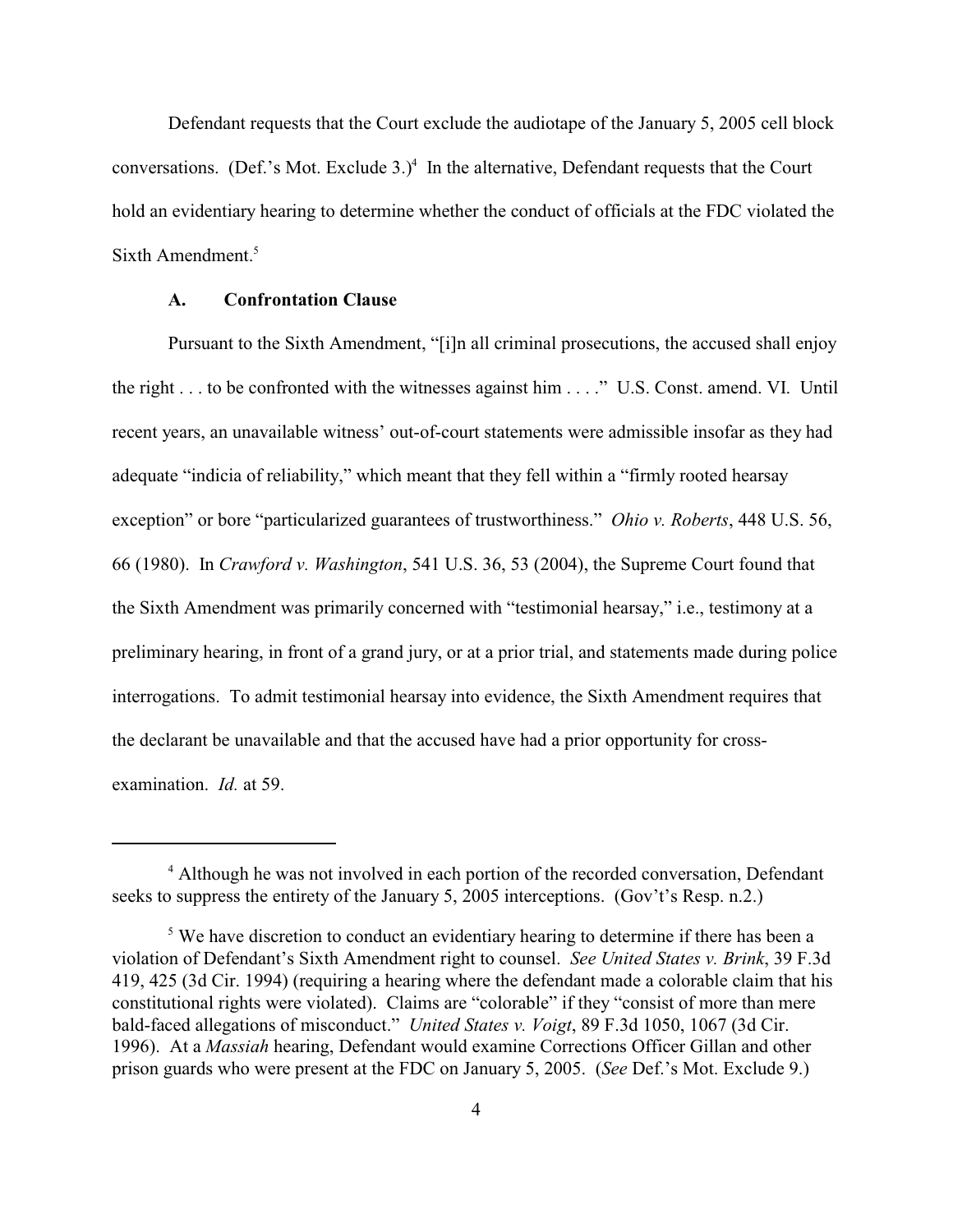In subsequent decisions, the Supreme Court has refined the meaning of testimonial hearsay and confirmed the ruling in *Crawford*. *See Davis v. Washington*, 547 U.S. 813, 822 (2006) ("Statements are nontestimonial when made in the course of police interrogation under circumstances objectively indicating that the primary purpose of the interrogation is to enable police assistance to meet an ongoing emergency."); *Michigan v. Bryant*, 131 S. Ct. 1143, 1167 (2011) (addressing the "ongoing emergency" inquiry developed in *Davis* and finding that the "'primary purpose of the interrogation [was] to enable police assistance to meet an ongoing emergency'") (quoting *Davis*, 547 U.S. at 822); *Whorton v. Bockting*, 549 U.S. 406, 417 (2007) (finding that *Crawford* overruled *Roberts* and created a non-watershed new procedural rule not to be applied retroactively). Presently, in the Third Circuit, "where nontestimonial hearsay is concerned, the Confrontation Clause has no role to play in determining the admissibility of a declarant's statement." *United States v. Berrios*, 676 F.3d 118, 126 (3d Cir. 2012). Accordingly, there is a two-part inquiry: first, we are to determine whether the statements were testimonial; and if the statements are non-testimonial, we are to review the admissibility of the hearsay evidence under the Federal Rules of Evidence. *Id.* at 127, 129.

Defendant argues that the admission of the January 5, 2005 audiotapes would violate his Sixth Amendment right to confront the witnesses against him. (Def.'s Mot. Exclude 6.) Defendant contends that because Dawud Bey is unavailable, he will not be able to cross-examine Bey regarding the accuracy and truthfulness of his out-of-court-statements. (*Id.*) The Government responds that the statements are non-testimonial and may be properly admitted as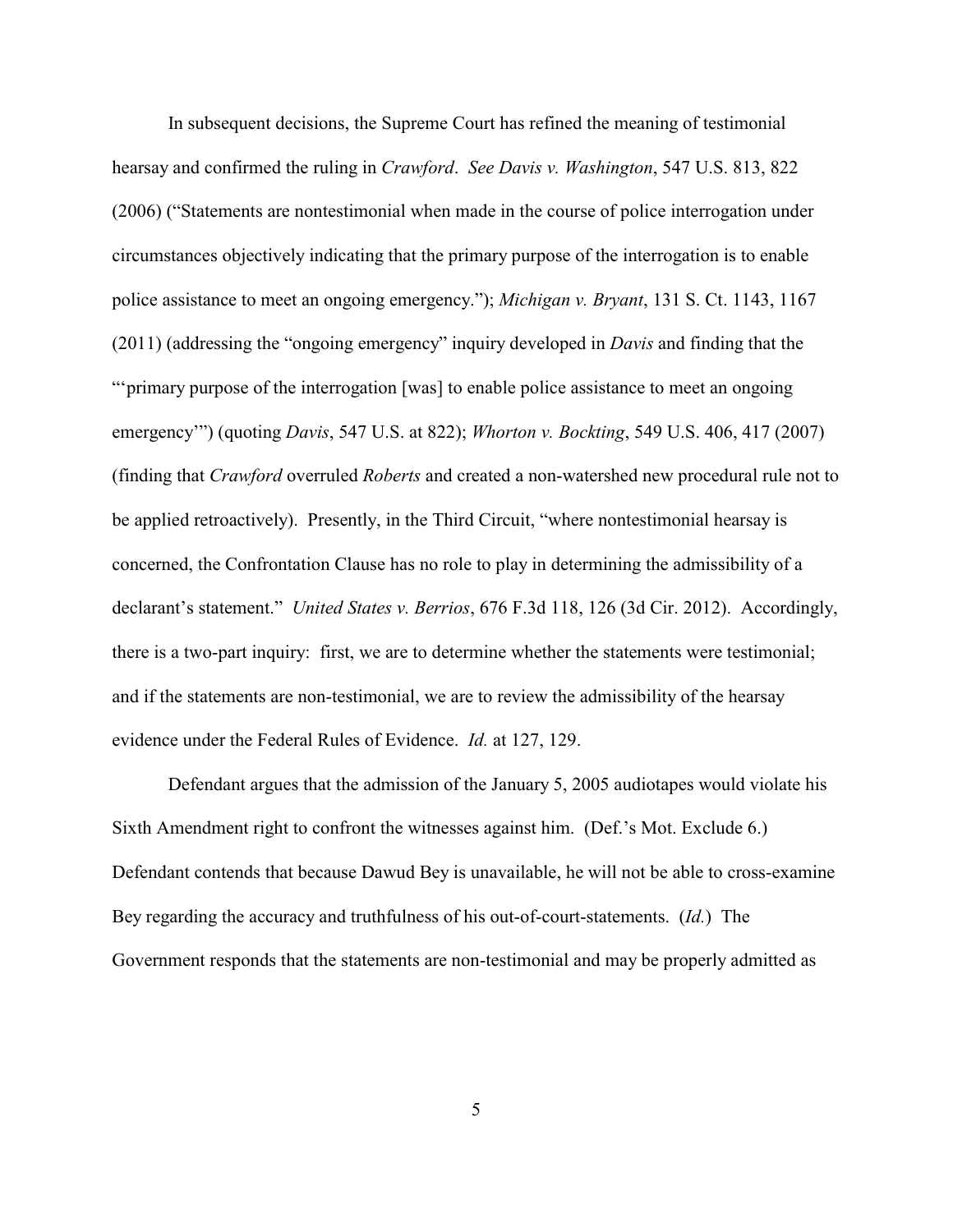statements in furtherance of an ongoing conspiracy. (Gov't's Resp. 19.) It is undisputed by the parties that Dawud Bey is unavailable to testify at trial.<sup>6</sup>

#### *1. Non-Testimonial Statements*

Defendant contends that introducing the January 5, 2005 wiretap recordings into evidence violates his Sixth Amendment right to confront Dawud Bey. (Def.'s Mot. Exclude 6.) The Government contends that the wiretap recordings are inherently non-testimonial. (Gov't's Resp. 11.) In *United States v. Hendricks*, 395 F.3d 173, 180-81 (3d Cir. 2005), the Third Circuit compared Title III recordings to circumstances highlighted by the Supreme Court, which were deemed to be definitively testimonial, and found that "the surreptitiously monitored conversations and statements . . . [were] not 'testimonial' for purposes of *Crawford*." Similarly,

 $6$  Without support, Defendant maintains that "all parties recognize [that] the declarant in question is an inherently unreliable and manipulative individual." (Def.'s Mot. Exclude 9.) The Government responds that attacking a co-conspirator's reliability has been rejected as a ground for challenging the admission of non-testimonial hearsay. (Gov't's Resp. n.6. (citing *Berrios*, 676 F.3d at 126).) In addition, the Government argues that Bey's statement was accurate insofar as it described Merritt's arrest and interaction with law enforcement officials and that Defendant has failed to highlight any inaccuracies or reasons to find Bey unreliable. (Gov't's Resp. n.6.) Finally, citing Federal Rule of Evidence 806, the Government points out that Defendant can collaterally attack the declarant's credibility even though the co-conspirator does not appear as a witness. (*Id.*)

We agree with the Government. Defendant has not proffered any evidence suggesting that Bey is "inherently unreliable." At the time, in context, Bey's statements accurately reflected the state of affairs in the ongoing investigation. Moreover, if Defendant wishes to attack Bey's credibility, he is free to do so at trial. *See United States v. Wuagneux*, 683 F.2d 1343, 1357 (11th Cir. 1982) (admitting rebuttal testimony to impeach unavailable declarant's credibility).

In addition, Defendant contends that admitting Dawud Bey's "summary and interpretation of what purports to be a written message from another inmate would constitute" inadmissible hearsay. We disagree. The fact that the statements are attributed to Defendant by Bey have no impact on their admissibility pursuant to relevant exceptions to the hearsay rule. As discussed *infra*, we find the wiretap recordings admissible pursuant to Rule 801(d)(2)(E), which renders statements made by co-conspirators during the life and in furtherance of the conspiracy non-hearsay.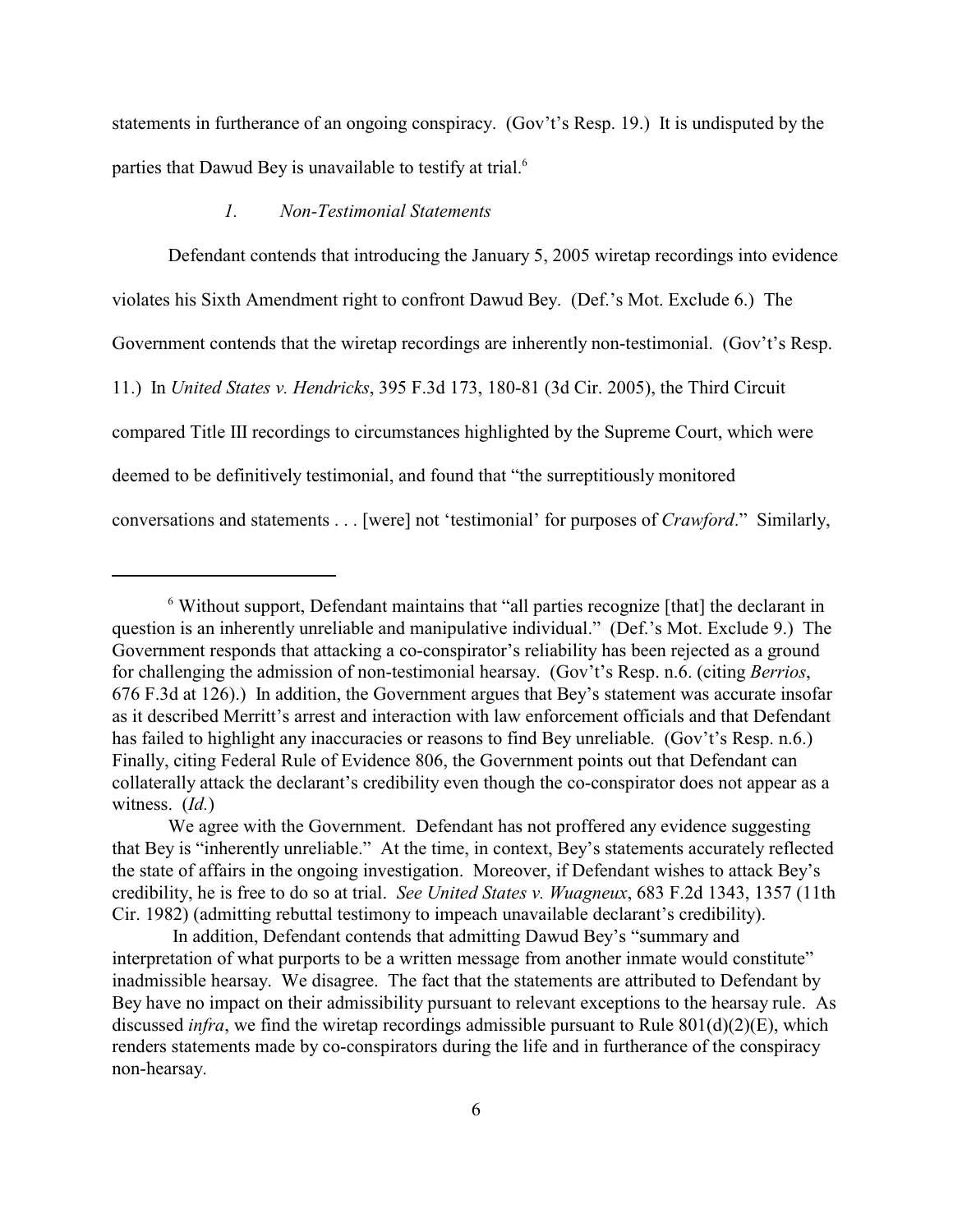in *Berrios*, the Third Circuit found Title III recordings non-testimonial as they "[bore] none of the characteristics exhibited by testimonial statements." *Berrios*, 676 F.3d at 128. The court was persuaded that there was no indication that the defendant or his co-defendant knew they were being recorded or that they intended to incriminate any of the defendants at trial, and that the recordings reflected "'casual remark[s] to an acquaintance.'" *Id.* (quoting *Crawford*, 541 U.S. at 51); *see also United States v. Johnson*, 119 F. App'x 415, 419 (3d Cir. 2005) (affirming district court decision to admit wiretap recordings as "[n]one of the statements contained in the recordings at issue in this case were testimonial"); *United States v. Claville*, No. 07-50097, 2008 WL 914490, at \*2 (W.D. La. Apr. 1, 2008) (finding *Crawford* inapplicable to the Title III recordings to be introduced into evidence).

Moreover, statements made by co-conspirators during the course of a conspiracy are nontestimonial. *Crawford*, 541 U.S. at 56 ("Most of the hearsay exceptions covered statements that by their nature were not testimonial—for example, business records or statements in furtherance of a conspiracy."); *United States v. Bobb*, 471 F.3d 491, 499 (3d Cir. 2006) (finding that the admission of recorded statements did not violate the Confrontation Clause where the out-of-court statements were recorded and either made by co-conspirators or not offered for the truth of the matter asserted); *United States v. Jones*, 372 F. App'x 343, 344 (3d Cir. 2010) (finding no violation of the Confrontation Clause where recordings of conversations of co-conspirators were admitted into evidence); *United States v. Robinson*, 367 F.3d 278, 292 n.20 (5th Cir. 2004) ("[T]he statement challenged as hearsay was made during the course of the conspiracy and is non-testimonial in nature."); *United States v. Reyes*, 362 F.3d 536, 541 n.4 (8th Cir. 2004) ("[C]o-conspirator statements are nontestimonial.").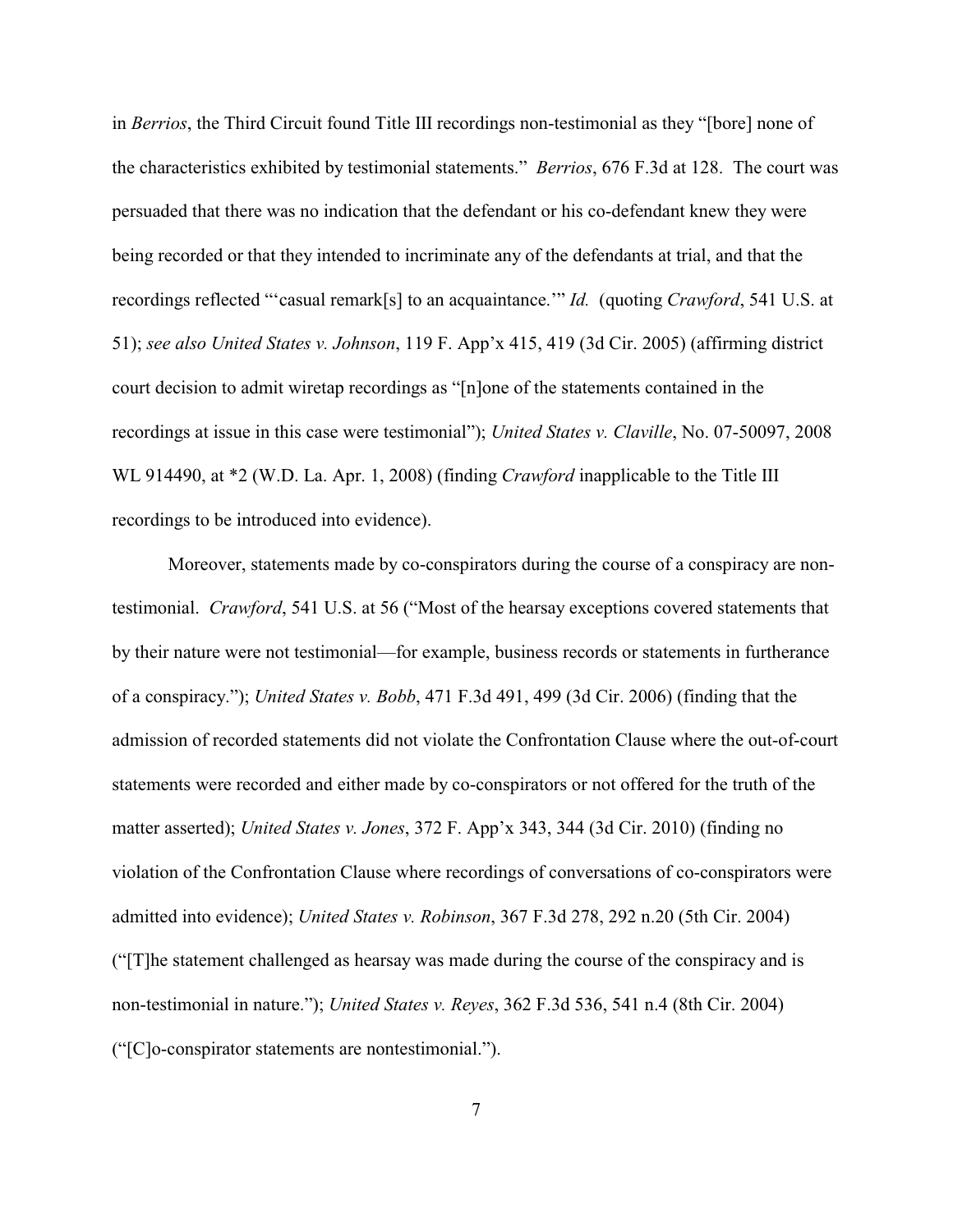Here, the Title III recordings from January 5, 2005 that Defendant seeks to suppress involve Kaboni Savage, Dawud Bey, and, at a later point, Defendant. (Gov't's Resp. 4-5 & Exs. A-D.) Similar to *Berrios*, the transcripts reflect that the parties did not know they were being recorded, there was no effort by any of the declarants to incriminate a fellow defendant, and the conversation was casual in nature. (*See id.*)

In addition, each of the participants on the Title III recording was a co-conspirator in the KSO. Defendant argues that Bey is not alleged to have conspired with Defendant. (Def.'s Mot. Exclude 7.) The Government responds that Bey was a fellow co-conspirator in the KSO, named in the Indictment. (Gov't's Resp. 4 n.1 (citing Indictment 17-20, 26-28, 32).) The Indictment places the conspiracy from as early as late 1997 to on or about April 21, 2010 and makes a number of references to Bey's involvement in the KSO. Kaboni Savage, Defendant, and Bey's January 5, 2005 conversations took place within the lifetime of the conspiracy and related to the conspiracy.

Because "'co-conspirator portions' of disputed tape recordings are 'nontestimonial,'" admitting the January 5, 2005 wiretap recordings of Defendant, Kaboni Savage, and Dawud Bey into evidence does not violate the Confrontation Clause of the Sixth Amendment. *Bobb*, 471 F.3d at 499 (quoting *Hendricks*, 395 F.3d at 183-84).

#### *2. Co-Conspirator Exception to the Hearsay Rule*

Having determined that the Title III recordings were non-testimonial based on the nature of the conversation and involvement of co-conspirators, we turn to the second part of the inquiry: whether the statements are admissible under the Federal Rules of Evidence. Statements by coconspirators may be admitted into evidence as exceptions to the general prohibition on hearsay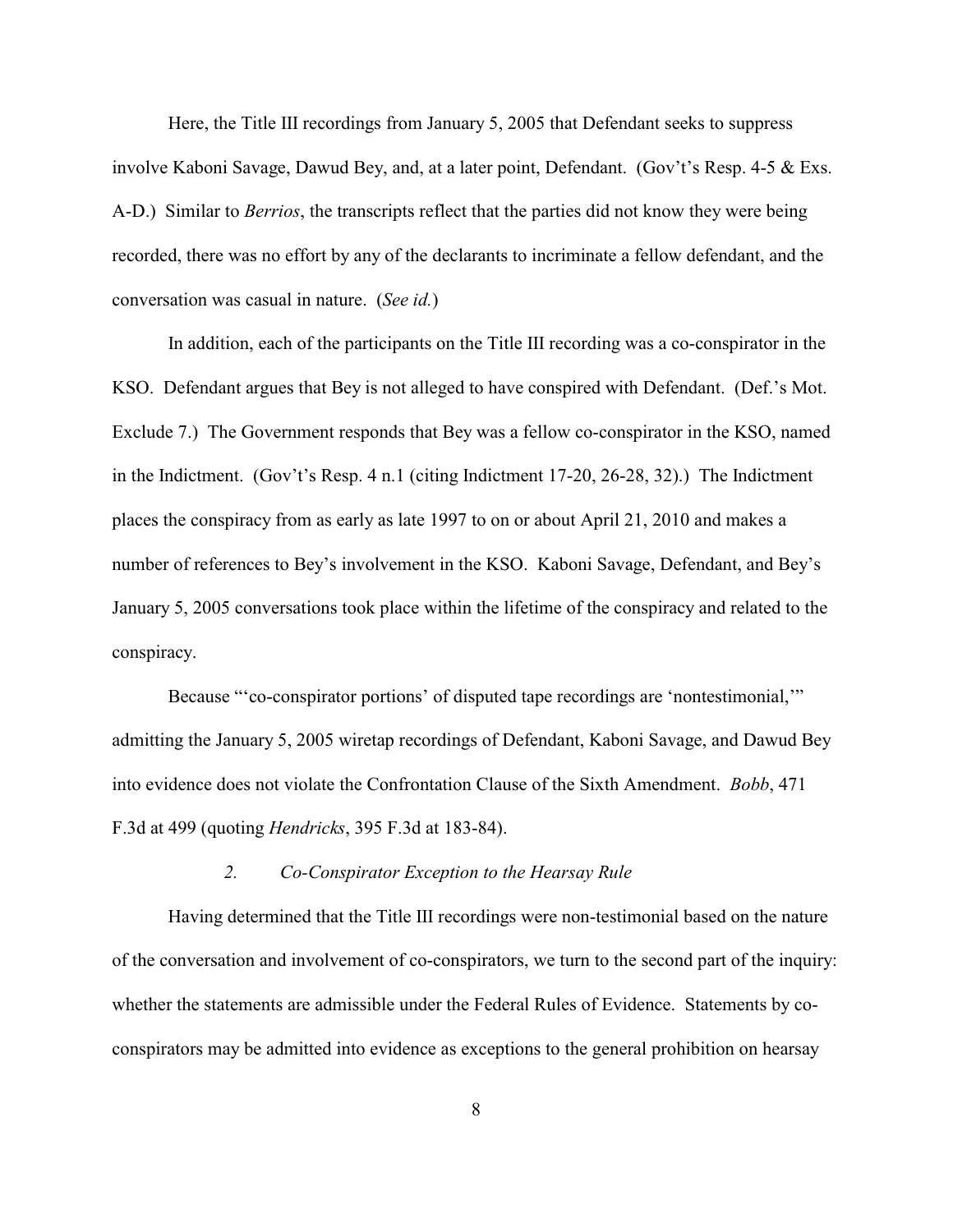pursuant to Rule  $801(d)(2)(E)$  under three conditions: first, "there must be independent evidence establishing the existence of the conspiracy and connecting the declarant and defendant to it"; second, "the statements must have been made in furtherance of the conspiracy"; and third, the statements "must have been made during the course of the conspiracy." *United States v. Ammar*, 714 F.2d 238, 245 (3d Cir. 1983) (citing *United States v. Perez*, 658 F.2d 654, 658 (9th Cir. 1981)); *Jones*, 372 F. App'x at 344-45.

[T]he existence of a conspiracy can be inferred "from evidence of related facts and circumstances from which it appears as a reasonable inference, that the activities of the participants . . . could not have been carried on except as the result of a preconceived scheme or common understanding."

*United States v. McGlory*, 968 F.2d 309, 327 (3d Cir. 1992) (quoting *United States v. Kapp*, 781 F.2d 1008, 1010 (3d Cir. 1986); *see also United States v. Ellis*, 595 F.2d 154, 160 (3d Cir. 1979) (finding sufficient evidence of defendant's participation in conspiracy based, in part, on recorded conversations).

Moreover, in determining whether a statement is exempted from the general prohibition of hearsay evidence based on the existence of a conspiracy, "trial courts must be permitted to evaluate these statements for their evidentiary worth as revealed by the particular circumstances of the case." *Bourjaily v. United States*, 483 U.S. 171, 180 (1987). A trial court's determination that a conspiracy existed for the purposes of Rule  $801(d)(2)(E)$  need only be supported by "slight" evidence. *United States v. Provenzano*, 620 F.2d 985, 999 (3d Cir. 1980). In complex trials, courts are permitted to admit statements pursuant to Rule  $801(d)(2)(E)$  subject to later confirmation by the preponderance of independent evidence that the conspiracy existed. *See*

9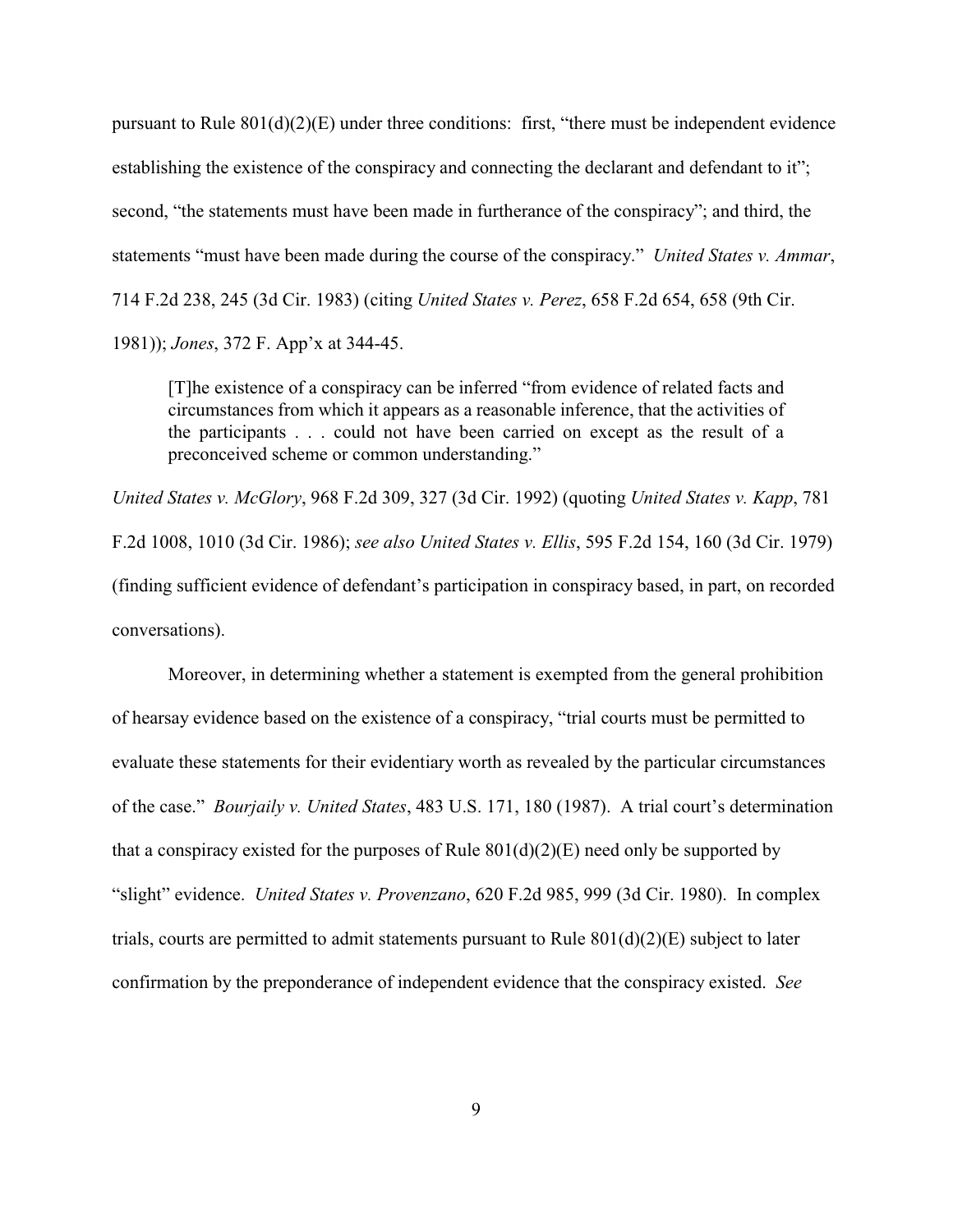*United States v. De Peri*, 778 F.2d 963, 981 (3d Cir. 1985); *Ammar*, 714 F.2d at 245-47 (upholding admission of co-conspirator statements subject to later confirmation).

We considered and denied Defendant Kaboni Savage's Motion to Exclude Co-Conspirators' Statements (ECF No. 391). *See United States v. Savage*, No. 07-550, 2012 WL 5866068, at \*3 (E.D. Pa. Nov. 12, 2012). Savage's motion was a broad request seeking an order excluding all statements made by co-conspirators or, in the alternative, a hearing pursuant to *United States v. James*, 576 F.2d 1121 (5th Cir. 1978) *modified en banc*, 590 F.2d 575 (5th Cir. 1979). In part, we denied Savage's motion based upon the existence of ample additional evidence demonstrating the existence of a conspiracy independent of the co-conspirators' statements. *Savage*, 2012 WL 5866068, at \*4. This evidence includes: co-conspirator testimony from the 2005 trial; seized controlled substances and paraphernalia; records of financial dealings showing the laundering of drug proceeds; phone records; forensic evidence from homicide scenes; photographs showing the Defendants together; and correspondence seized from jail and residences. *Id.*

 We now have the benefit of reviewing the transcripts of a portion of the co-conspirator statements the Government intends to introduce at trial. (*See* Gov't's Resp. Exs. A-D.) Upon inspection, the statements strongly reflect the existence of a conspiracy, as the participants discuss law enforcement officials involved in the investigation, the nature of the investigation, potential cooperating witnesses, and efforts by Kaboni Savage to provide supplies and assistance to Defendant. (*Id.*) The recorded statements clearly reveal communications in furtherance of a then-existing conspiracy. *See, e.g.*, *United States v. Farhane*, 634 F.3d 127 (2d Cir. 2011)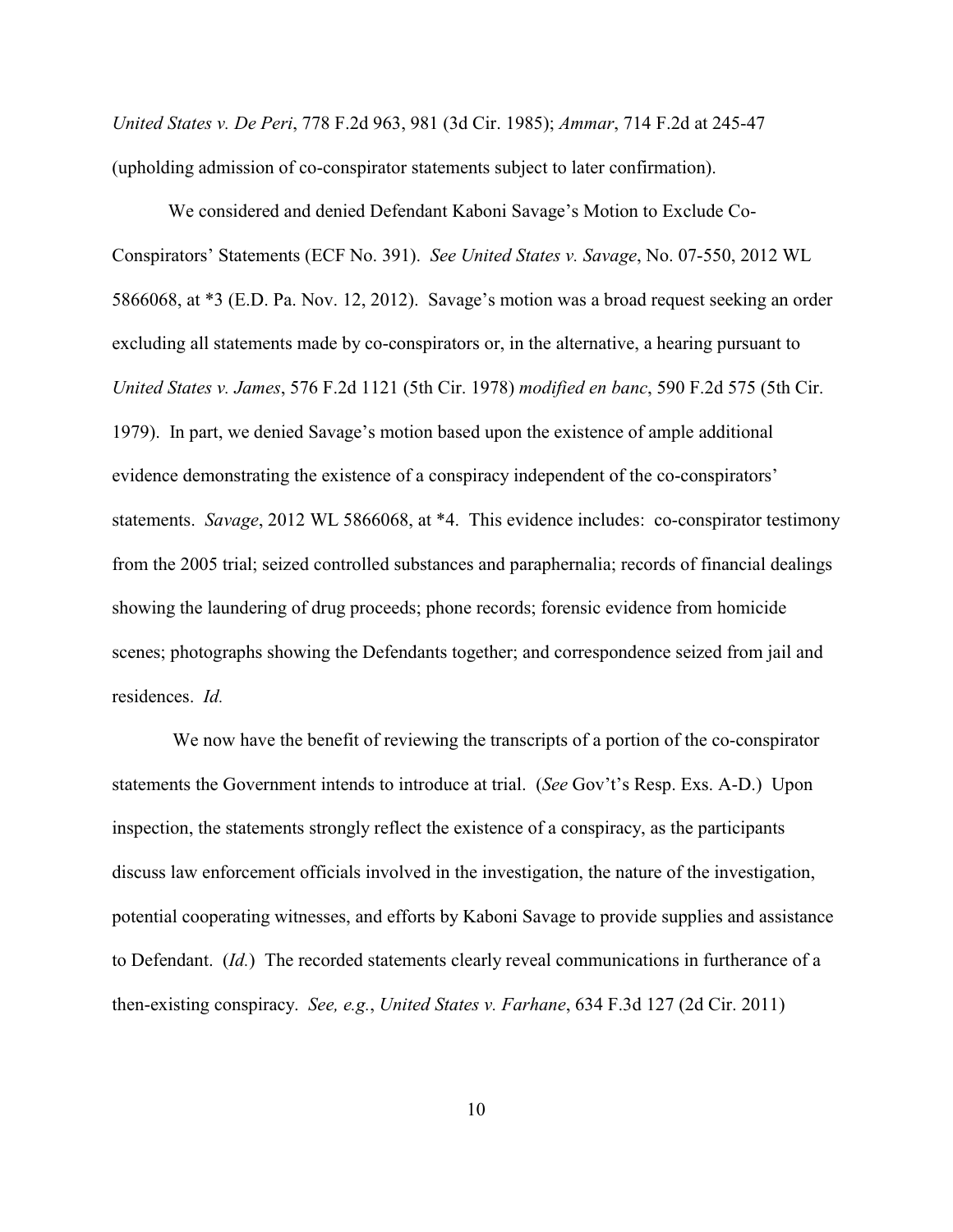(upholding district court determination that recorded statements were in furtherance of a conspiracy).

Accordingly, we are satisfied that the statements recorded on January 5, 2005 were coconspirator statements and constitute an exception to the general prohibition of the introduction of hearsay evidence.<sup>6</sup>

## **B.** *Massiah*

Under the Sixth Amendment, "[i]n all criminal prosecutions, the accused shall enjoy the right . . . to have the Assistance of Counsel for his defence." U.S. Const. amend. VI. In *Massiah v. United States*, 377 U.S. 201, 206 (1964), the Supreme Court held that a defendant is denied the basic protections of his Sixth Amendment right to counsel when agents of the Government deliberately elicit statements from him. In *United States v. Henry*, 447 U.S. 264 (1980), the Court held that federal agents deliberately elicited information by contacting a known informant and giving him instructions to pay attention to statements by the accused, but not to ask questions, about a robbery for which the defendant had been indicted. *Id.* at 270-71. Agents deliberately elicited these statements"[b]y intentionally creating a situation likely to induce Henry to make incriminating statements without the assistance of counsel . . . ." *Id.* at 274.

 $6$  The Government argues that a number of other hearsay exceptions apply, including that the statements were made by a party opponent, pursuant to Rule  $801(d)(2)(A)$ , that the statements were adoptive admissions, pursuant to Rule  $801(d)(2)(B)$ , and that the statements were statements against the declarant's penal interest, pursuant to Rule 804(b)(3). (Gov't's Resp. n.13.) Defendant argues that the statements are not present sense impressions. (Def.'s Mot. Exclude 8.) Because we find that the recordings are properly admitted pursuant to Rule  $801(d)(2)(E)$  as co-conspirator statements, we need not resolve the question of whether these other exceptions apply.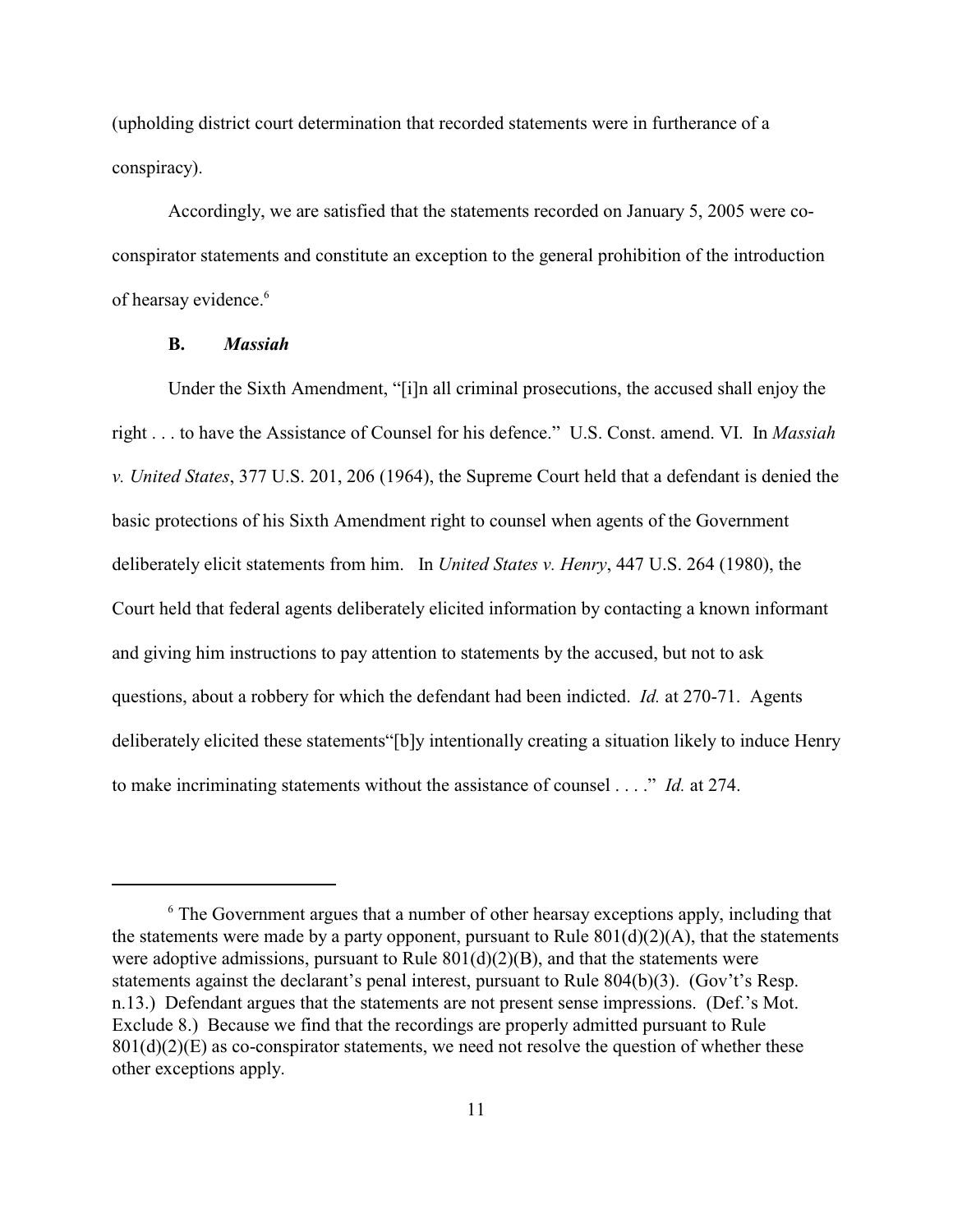The Third Circuit informs that there are three basic requirements for finding a Sixth Amendment violation: "(1) the right to counsel must have attached at the time of the alleged infringement; (2) the informant must have been acting as a 'government agent'; and (3) the informant must have engaged in 'deliberate elicitation' of incriminating information from the defendant."*Matteo v. Superintendent, SCI Albion*, 171 F.3d 877, 892 (3d Cir. 1999) (internal citations omitted).

### *1. Attachment of Sixth Amendment Right to Counsel*

As an initial matter, "the Sixth Amendment right to counsel is not triggered until some action is taken constituting the initiation of criminal proceedings against the defendant." *United States v. Henry*, No. 06-33, 2007 WL 419197, at \*2 (E.D. Pa. Feb. 2, 2007) (quoting *Ammar*, 714 F.2d at 260). "[I]t is clear from the Supreme Court's statements that the Sixth Amendment right to counsel, as enunciated in *Massiah* and *Henry*, does not extend to the pre-indictment period . . . ." *Ammar*, 714 F.2d at 261. Criminal proceedings include the "formal charge, preliminary hearing, indictment, information, or arraignment." *Kirby v. Illinois*, 406 U.S. 682, 688-89 (1972); *see also United States v. Gouveia*, 467 U.S. 180, 187 (1984).

"The Sixth Amendment right [to counsel] . . . is offense specific . . . [and] cannot be invoked once for all future prosecutions . . . ." *McNeil v. Wisconsin*, 501 U.S. 171, 175 (1991). In *Texas v. Cobb*, 532 U.S. 162 (2001), the Court put to rest any notion of an exception to the "offense-specific" nature of an accused's Sixth Amendment right to counsel for crimes that are "factually related" or "inextricably intertwined." *See United States v. Mills*, 412 F.3d 325, 329 n.1 (2d Cir. 2005) ("Prior to *Cobb*, some lower courts had held that the right to counsel attached to uncharged crimes that were 'factually related' to a specifically charged offense. *Cobb* rejected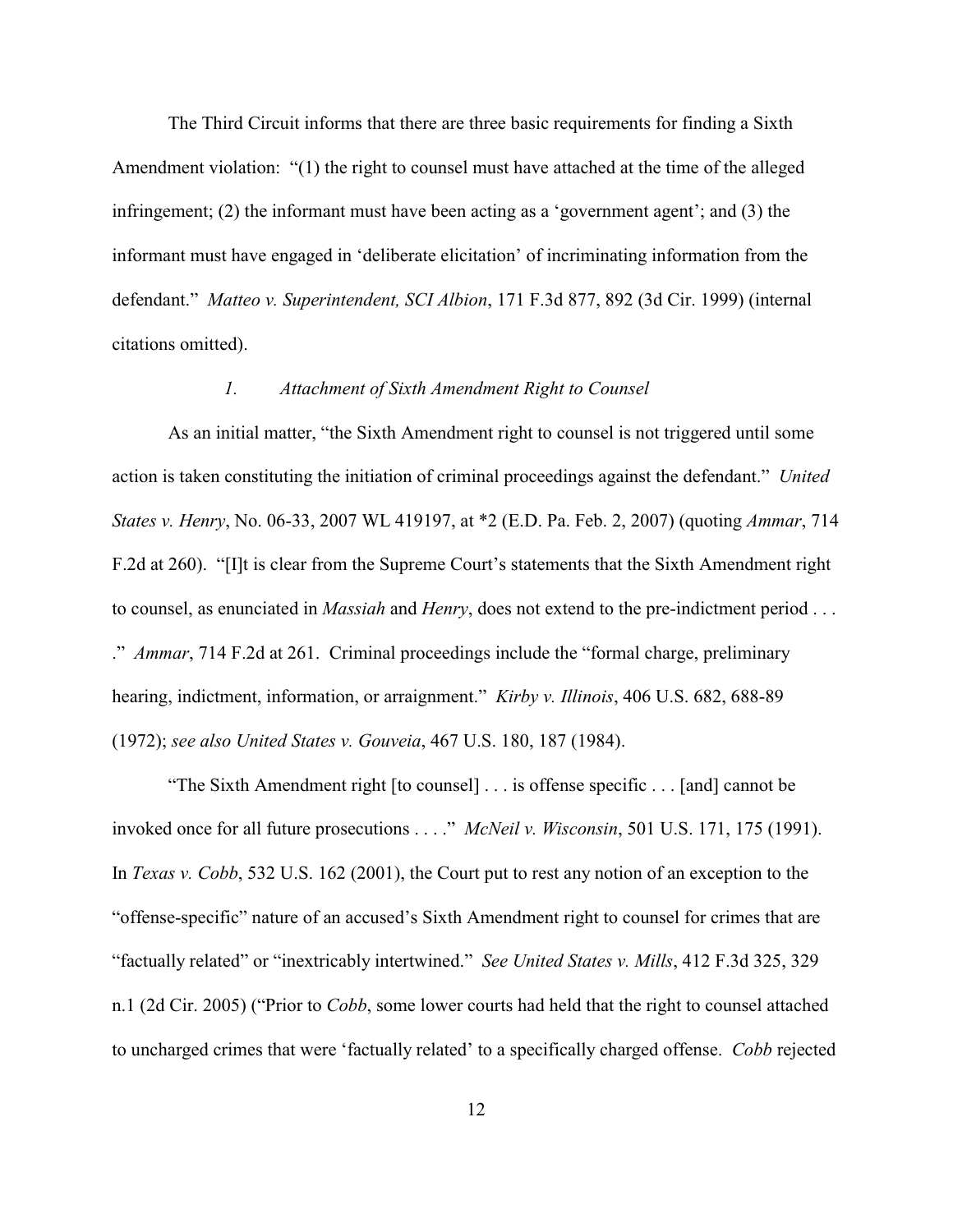this approach.") (internal citations omitted). Applying the analysis from *Blockburger v. United States*, the Court discussed how it has "recognized in other contexts that the definition of 'offense' is not necessarily limited to the four corners of a charging instrument." *Cobb*, 532 at 172-73 (citing *Blockburger v. United States*, 284 U.S. 299 (1932)). Acknowledging the <sup>7</sup> complex nature of concurrent prosecutions and investigations, the Court held that "when the Sixth Amendment right to counsel attaches, it does encompass offenses that, even if not formally charged, would be considered the same offense under the *Blockburger* test." *Cobb*, 532 U.S. at 173. The Court noted: "[i]n this sense, we could just as easily describe the Sixth Amendment as 'prosecution specific,' insofar as it prevents discussion of charged offenses as well as offenses that, under *Blockburger*, could not be the subject of a later prosecution. And, indeed, the text of the Sixth Amendment confines its scope to 'all criminal *prosecutions*.'" *Id.* at 173 n.3 (emphasis in original).

Under *Blockburger*, "where the same act or transaction constitutes a violation of two distinct statutory provisions, the test to be applied to determine whether there are two offenses or only one, is whether each provision requires proof of a fact which the other does not." *Blockburger*, 284 U.S. at 299; *see also Albernaz v. United States*, 450 U.S. 333, 337 (1981). In applying *Blockburger*, "a court looks to the statutory elements of the crime charged to determine if there is any overlap." *United States v. Rigas*, 605 F.3d 194, 204 (3d Cir. 2010) (quoting *United* States *v. Chorin*, 322 F.3d 274, 281 (3d Cir. 2003)).

 $\frac{1}{1}$  In *Cobb*, the Court found that the Sixth Amendment right to counsel did not attach to a subsequent indictment where "[a]s defined by Texas law, burglary and capital murder are not the same offense under *Blockburger*. *Cobb*, 532 U.S. at 173; *see also Philmore v. McNeil*, 575 F.3d 1251, 1258 (11th Cir. 2009) (Sixth Amendment right to counsel had not attached where suspect had been charged with armed trespass and bank robbery, but not for murder).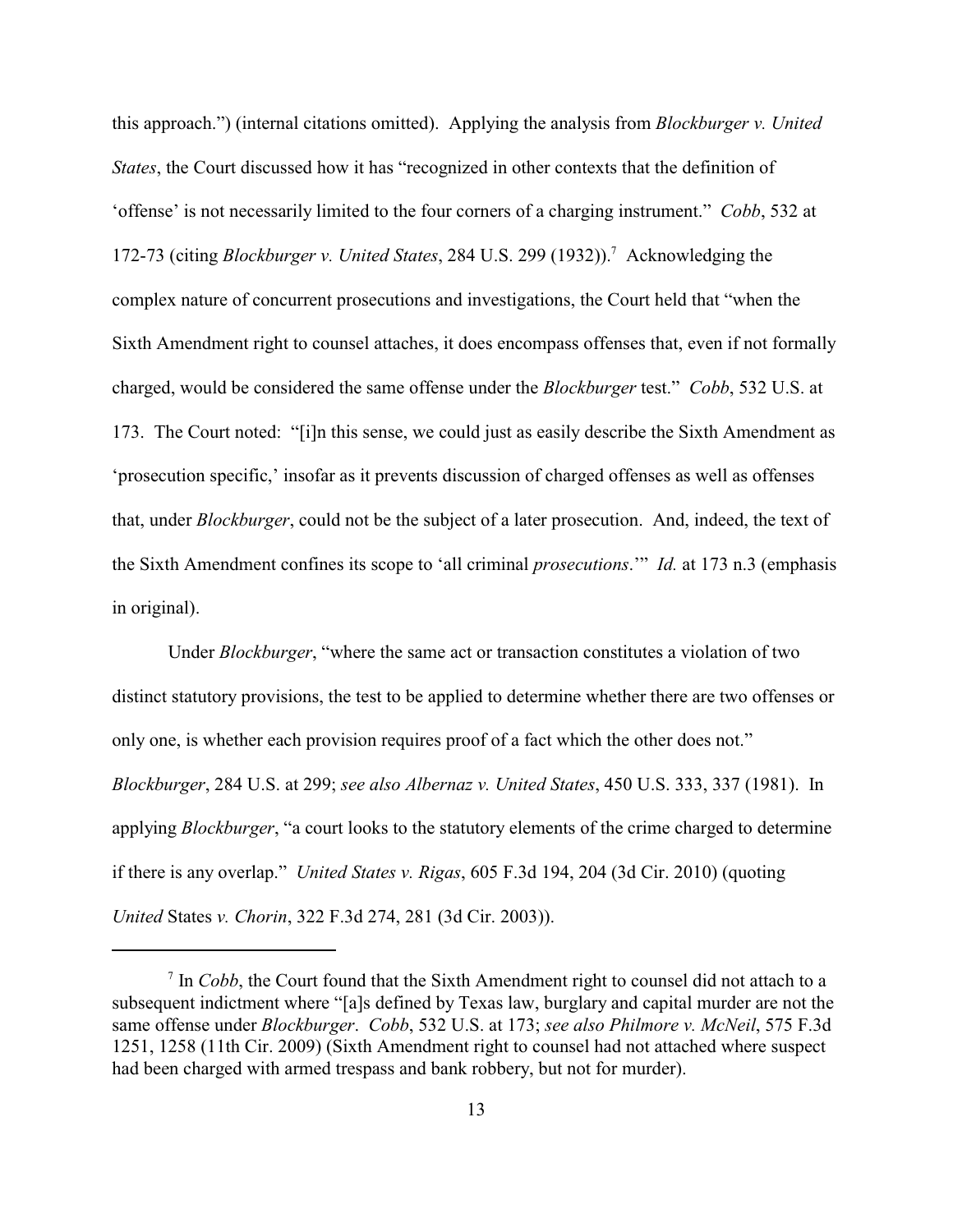With respect to the attachment of Defendant's Sixth Amendment rights, Defendant argues that his Sixth Amendment right to counsel attached when he was arrested [and arraigned] on charges pertaining to possession of a firearm as the federal adoption of that charge was a subterfuge to interrogate Defendant about the arson murders. (Oct. 22 Hr'g Tr. 181.) In doing so, Defendant contends that because the firearm charge is charged as an overt act committed in furtherance of the RICO enterprise, his Sixth Amendment right to counsel attached by January 5, 2005. (*Id.* at 193.) The Government responds that Defendant had only been incarcerated based on a gun possession charge at the time he made his statements, thus his Sixth Amendment right to counsel for the arson charges had not attached. (Gov't's Resp. 6.)

In discussing this issue in the context of double jeopardy, we concluded that the prior prosecution of Kaboni Savage related to a drug conspiracy did not inhibit a subsequent RICO conspiracy prosecution where the drug activities are used as evidence of the existence of a racketeering enterprise and the racketeering activities of such enterprise. *United States v. Savage*, No. 07-550, 2012 WL 1994736, at \*7 (E.D. Pa. June 1, 2012). Relying on *United States v. Grayson*, 795 F.2d 278 (3d Cir. 1986), we noted that the Third Circuit determined that it was Congress' intention to allow for the separate prosecution and punishment of predicate offenses and subsequent RICO offenses. *Savage*, 2012 WL 1994736, at \*7. In *Grayson*, the Third Circuit reasoned that "[a] RICO offense is not, in a literal sense, the 'same' offense as one of the predicate offenses," and that RICO offenses and separately charged predicate offenses are "intended to deter two different kinds of activity — 'racketeering' on the one hand and narcotics violations on the other." *Grayson*, 795 F.2d at 283; *see also United States v. Bennett*, 44 F.3d 1364, 1373 (8th Cir. 1995) ("[W]e conclude, as have other circuits, that Congress intended to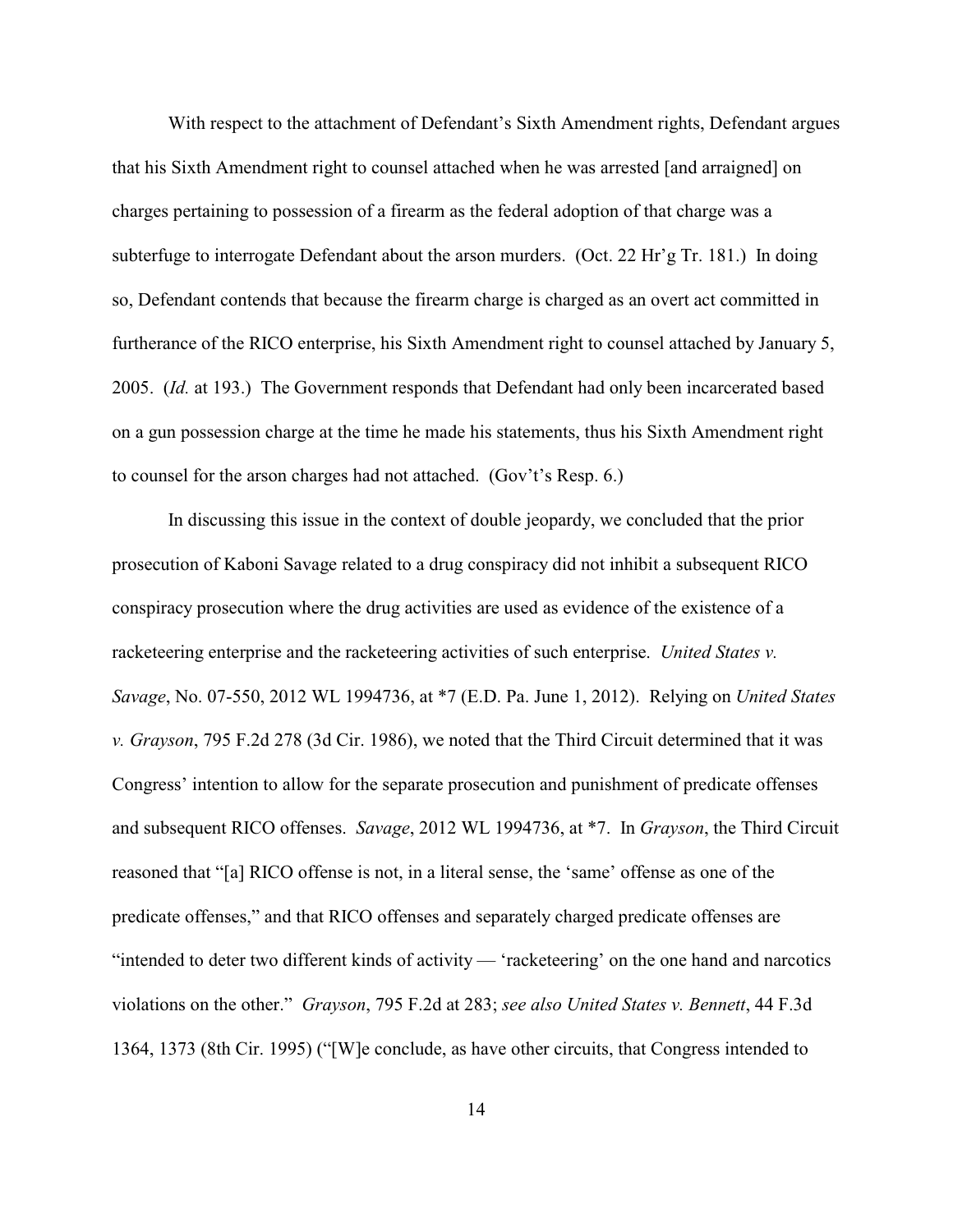permit separate prosecutions for drug conspiracy offenses under sections 846 and 848 and for substantive RICO and RICO conspiracy offenses.").

Accordingly, the gun possession charge, which serves as a RICO predicate, and the current RICO conspiracy, constitute two separate crimes under *Blockburger*. In light of *Cobb*, where the Supreme Court noted that "[w]e see no constitutional difference between the meaning of the term 'offense' in the contexts of double jeopardy and of the right to counsel," *Cobb*, 532 U.S. at 173, we conclude that Defendant's right to counsel had not attached for the current RICO conspiracy investigation at the time of Defendant's incarceration for the gun possession charge. Because Defendant's Sixth Amendment right to counsel had not attached at the time the statements in question were made, introducing those statements into evidence will not constitute a violation of *Massiah* and we need not conduct a hearing to supplement the record.

## *2. Agents of the Government*

Even if Defendant's Sixth Amendment right to counsel had attached, Defendant would have to establish that the statements at issue were made to agents of the Government. "At a minimum, this requires some evidence, express or implied, that an agreement existed between the informant and the government at the time the incriminating statements were made." *Pursell v. Horn*, 187 F. Supp. 2d 260, 337 (W.D. Pa. 2002) (citing *Matteo*, 171 F.3d at 893.) In making a determination as to whether such an agreement existed, the Third Circuit has identified a number of relevant inquiries, including: (1) whether the informant was "acting under instructions" from the government; (2) whether there was a "quid pro quo—in which the informant receive[d] some type of benefit, even if nonpecuniary, in exchange for assisting the authorities"; (3) whether there was "a past agency relationship between the informant and the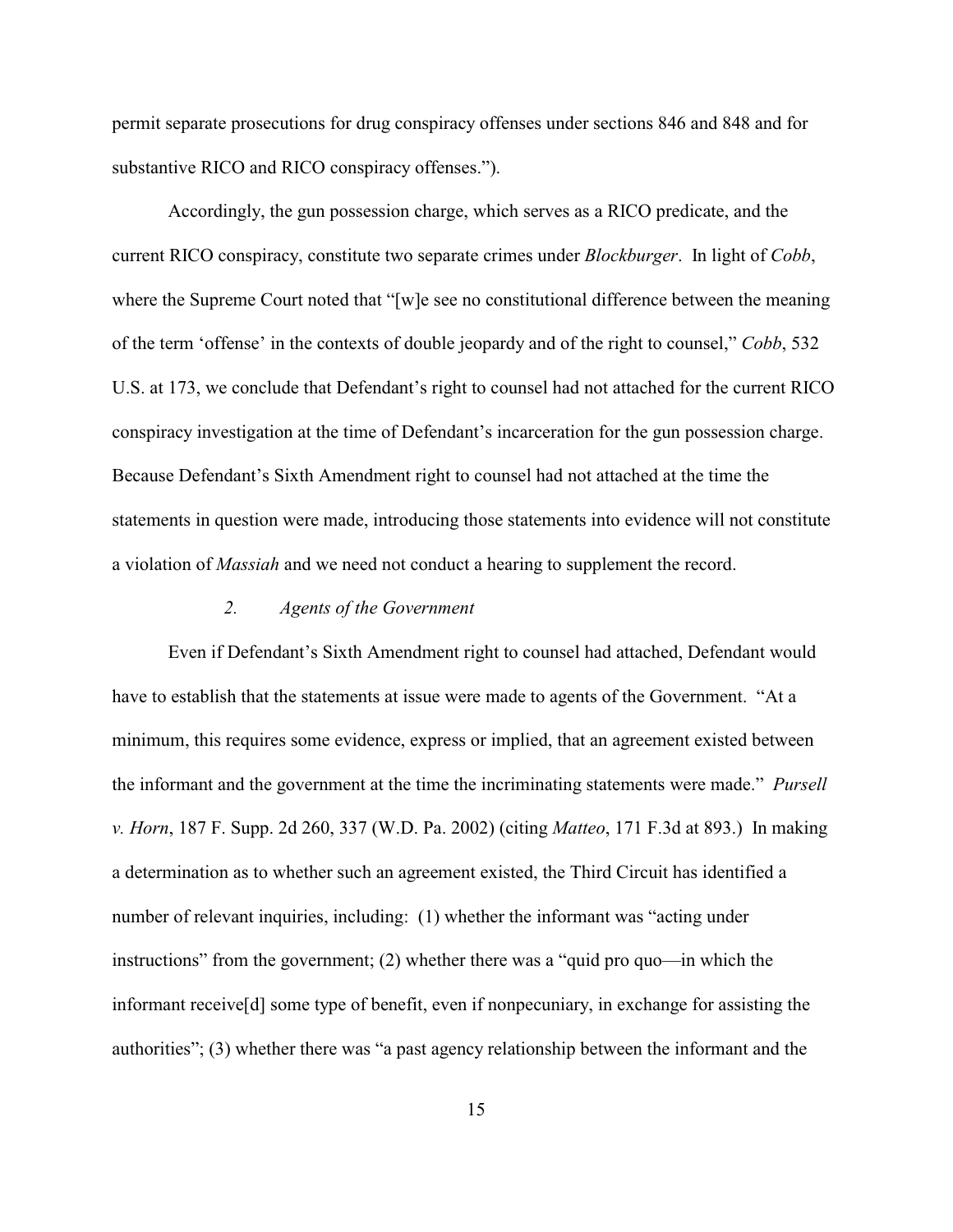Government"; (4) whether the informant was "ostensibly a mere fellow inmate" masking the true nature of the relationship between the accused and the cooperator; (5) whether the defendant was "in custody at the time" and subject to "subtle influences that [would] make him particularly susceptible to the ploys of undercover Government agents"; and (6) whether the informant was a "trusted friend . . . more likely to [obtain] incriminating statements" from the defendant. *Wallace v. Price*, 265 F. Supp. 2d 545, 565-66 (W.D. Pa. 2003) (internal quotation marks and citations omitted).

Defendant argues that Corrections Officer Gillan and other FDC prison guards were acting as agents of the Government when they engineered an encounter between Savage and Merritt. (Def.'s Mot. Exclude 8-9.) In considering the *Wallace* factors, we find that Defendant has failed to establish that any of the individuals identified were agents of the Government.

With respect to the communications secured from the FDC on January 5, 2005, the only parties involved were Savage, Dawud Bey, who is not a cooperating witness, and Defendant. While the Government initially sought to obtain Defendant's cooperation in the investigation into the arson murders, at the time the statements were made, he was, like Savage, merely a suspect. (*See* Oct. 22 Hr'g Tr. 114-115 (Q: "Now it was your hope that you would secure [Merritt's] cooperation, correct?" A: "Yes." Q: "In fact, that's the reason why you adopted the gun case to start with, correct?" A: "We adopted the case, yes, to get his cooperation in the arson . . . .").) Clearly, Defendant is not a cooperator in the present action. While the FDC employees may be considered agents of the Government based on the instructions received by Captain Matevousian at the FDC and from Special Agent Lewis and their ensuing conduct, as discussed *infra*, we find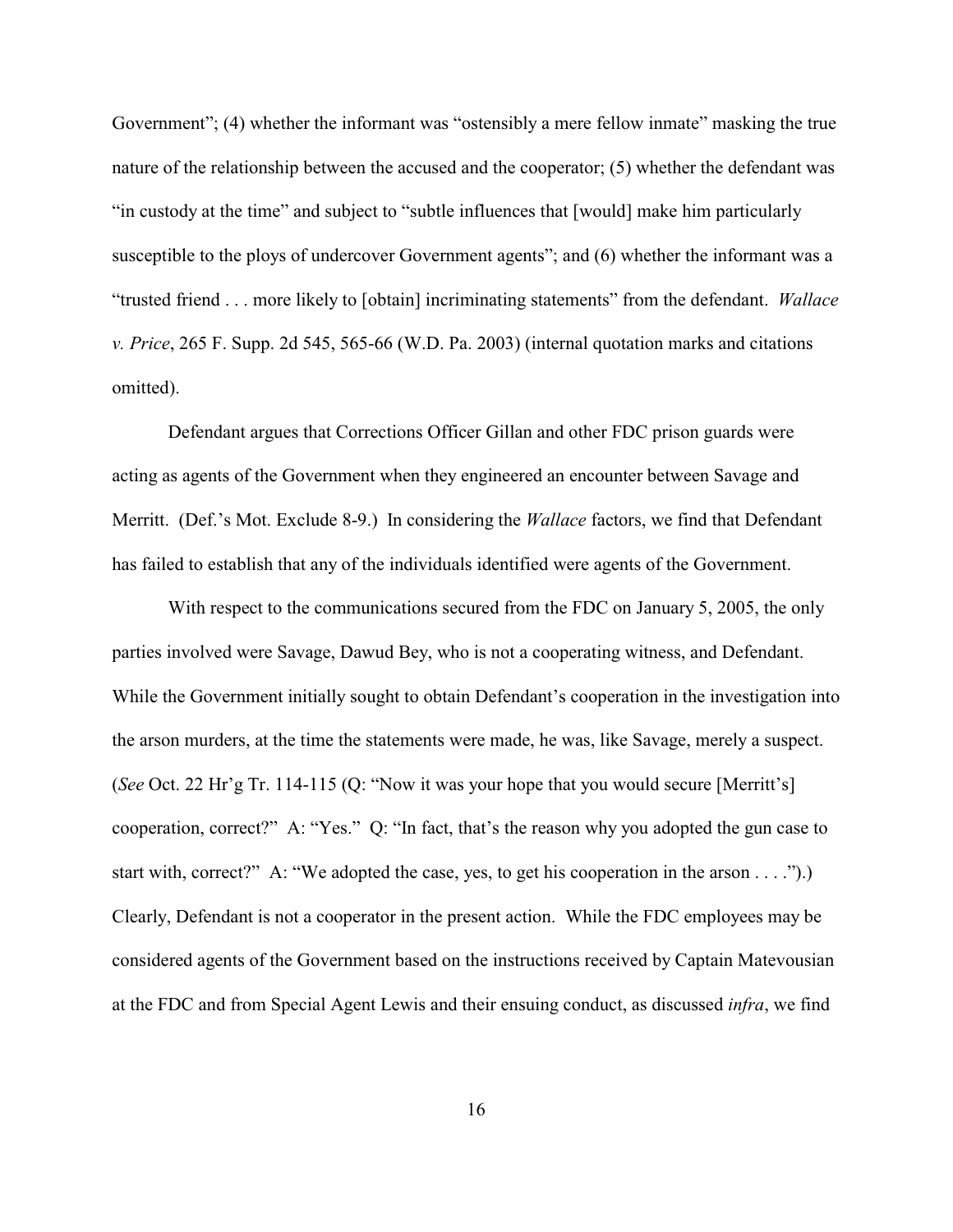their involvement in the events on January 5, 2005 minimal and insufficient to constitute a violation of Defendant's Sixth Amendment right to counsel.

Ultimately, the statements recorded on January 5, 2005 were made voluntarily by individuals who were not agents of the Government. No individuals involved were subject to an agreement with law enforcement officials related to the current investigation or any investigation for that matter. *See Brink*, 39 F.3d at 423 ("An inmate who voluntarily furnishes information without instruction from the government is not a government agent, even if the informant had been an agent in the past.").

## *3. Deliberate Elicitation*

Defendant must also make a threshold showing that the statements at issue were deliberately elicited by an agent of the Government. In *Kuhlmann v. Wilson*, 477 U.S. 436 (1986), the Supreme Court held that the defendant failed to establish deliberate elicitation where an informant agreed to aid the police in obtaining information about the accused's accomplices and was placed in the defendant's cell with instructions to "keep his ears open" and act as a "listening post." *Id.* at 439, 459. The accused divulged information to the informant spontaneously without inquiry by the informant. *Id.* at 459. The Court advised that "a defendant does not make out a violation of [the Sixth Amendment] simply by showing that an informant, either through prior arrangement or voluntarily, reported his incriminating statements to the police." *Id.*

Defendant argues that FDC officials intentionally placed Merritt in a cell across from Kaboni Savage to elicit incriminating statements from the two Defendants related to the ongoing investigation. (Def.'s Mot. Suppress 3.) Defendant maintains that the entire interaction between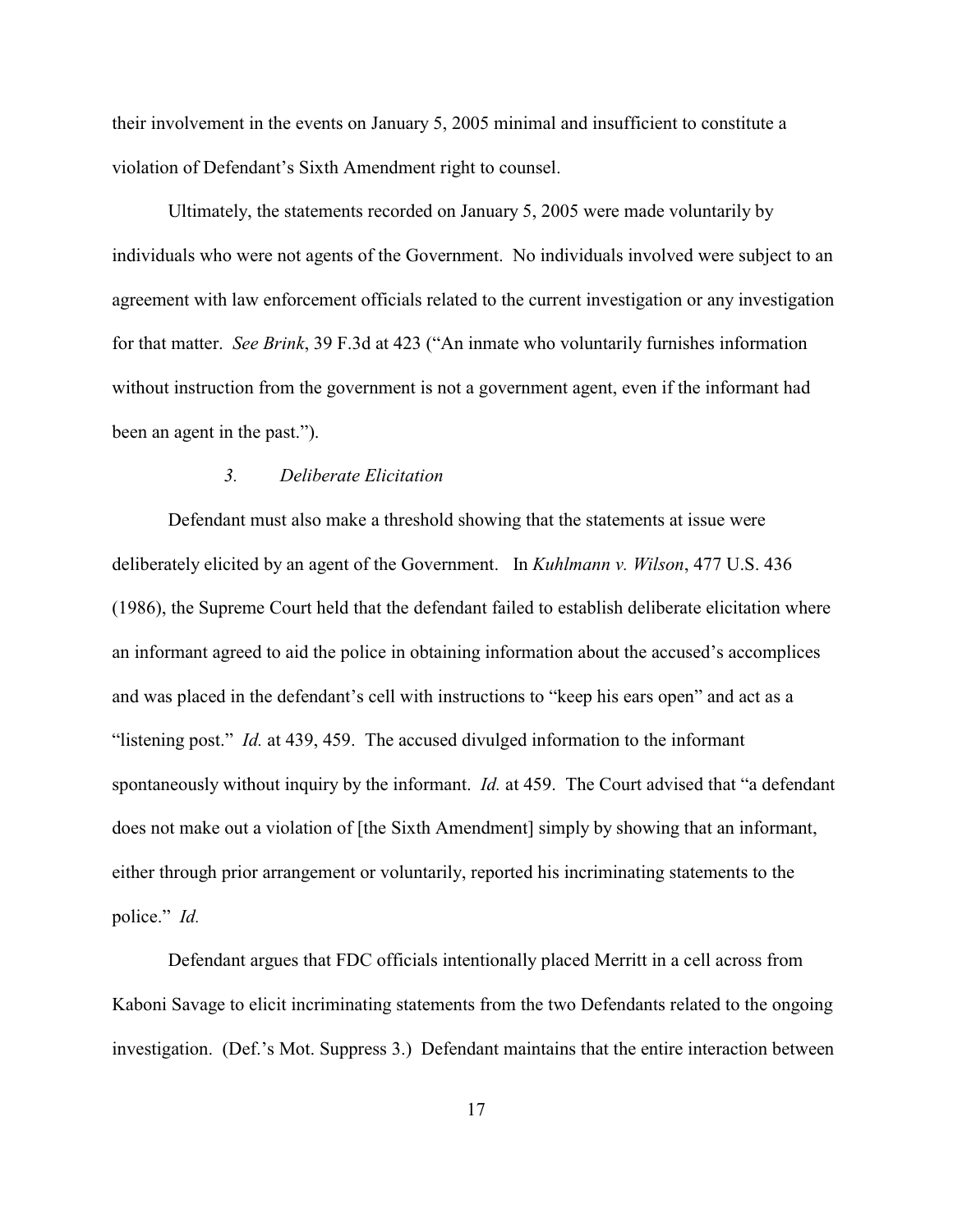Savage and Merritt was orchestrated, with a prison guard, Corrections Officer Gillan, warning Savage of the presence of an "[important person coming in]." (Oct. 22 Hr'g Tr. 155.)According to Defendant, Corrections Officer Gillan's warning to Savage – "Get ready, he's coming" – and other attempts to get Savage and Bey riled up, amounted to an effort to "stimulate Savage's interest in Merritt's arrival, knowing that Savage was likely to initiate a conversation with Merritt that would be recorded," and constituted an unlawful interrogation outside the presence of counsel. (Def.'s Mot. Suppress 3-4.) In Defendant's analysis, Savage was unfamiliar with Defendant and it was only by Corrections Officer Gillan's informing Savage that the new prisoner was "somebody of interest" that he made incriminating statements recorded by the wiretaps. (*Id.* at 6.)

During his testimony, Special Agent Lewis conceded that he alerted FDC personnel to expect Defendant's arrival and provided instructions as to where he would be placed. (Oct. 22 Hr'g Tr. 115.) Special Agent Lewis testified that correctional officers were "obviously alerted because the captain told them to do certain things so they were aware of that. But, no, we didn't instruct anybody to do any sort of investigation on – from the prison's perspective, other than put him in the cell." (*Id.* at 121-22.) In light of the Government's admitted participation in arranging the placement of the inmates, Defendant claims that the resulting statements were not obtained by luck or happenstance. *See Moulton*, 474 U.S. at 176 ("[T]he Sixth Amendment is not violated whenever—by luck or happenstance—the State obtains incriminating statements from the accused after the right to counsel has attached."). We disagree.

Certainly, Special Agent Lewis and the FDC officials' actions facilitated communication. As the Supreme Court has noted, however, "the identity of the party who instigated the meeting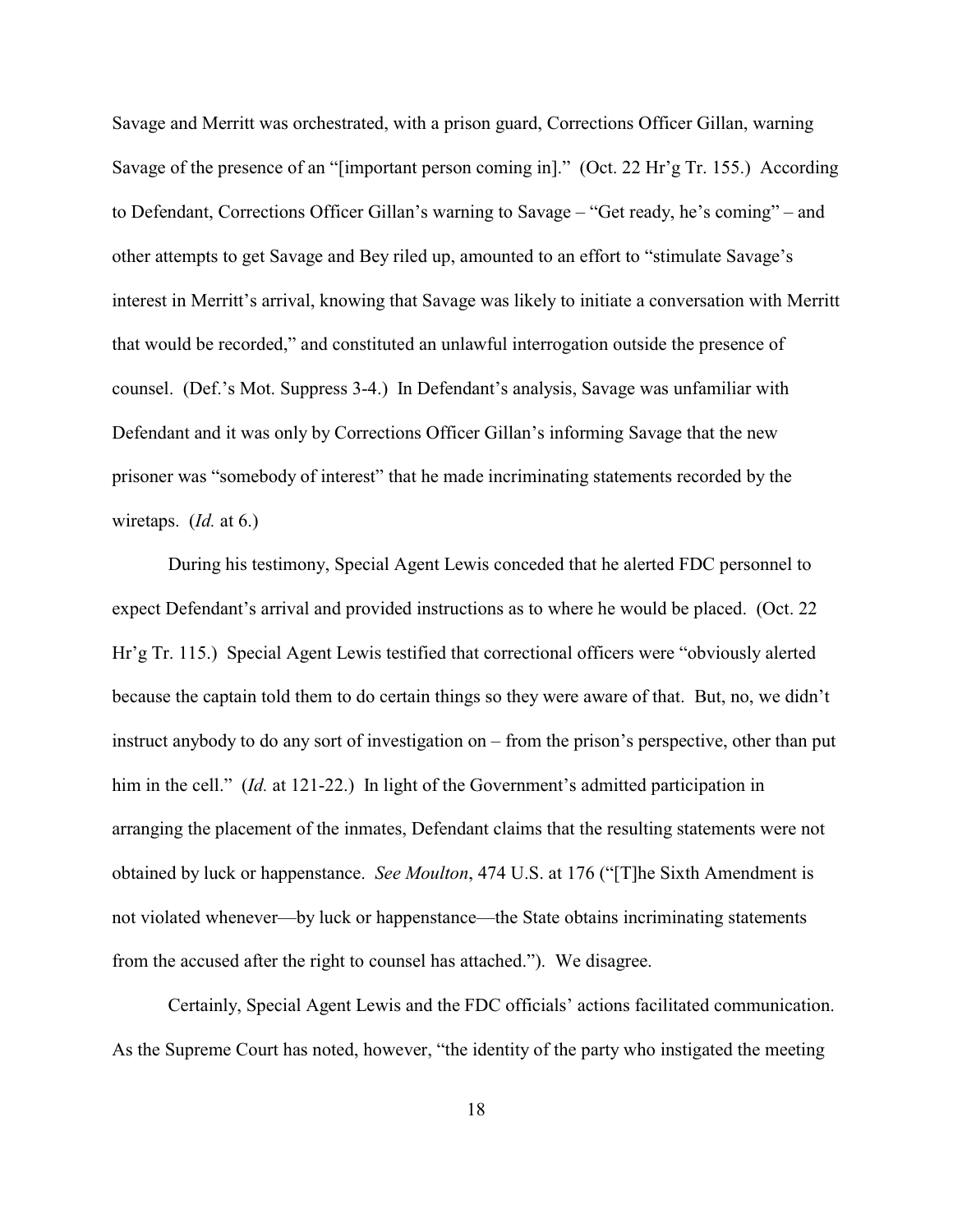at which the Government obtained incriminating statements was not decisive or even important to our decisions in *Massiah* or *Henry*." *Id.* at 174. In facilitating conversation between Defendant, Savage, and Bey, it may have been foreseeable that incriminating statements might be made. However, the foreseeability of disclosure is not the same as deliberate elicitation in the *Massiah* context. *See United States v. Jacques*, 684 F.3d 324, 331 (2d Cir. 2012) ("Therefore, it is not enough to show a foreseeability that [defendant's] friendship with [the informant] would lead [defendant] to say things he would not say to someone identified as a law enforcement agent. To prove a violation of the Sixth Amendment, [defendant] must also show that [the informant] took actions amounting to an 'indirect and surreptitious [interrogation]' of [defendant] with regard to the kidnaping/rape/murder offenses." (quoting *Kuhlmann*, 477 U.S. at 458)). The inevitability of incriminating statements becomes problematic insofar as "the State 'must have known' that *its agent* was likely to obtain incriminating statements from the accused." *Moulton*, 474 U.S. at 176 n.12 (emphasis added) (quoting *Henry*, 447 U.S. at 271). Here, Defendant has failed to establish that any agent of the Government was likely to obtain incriminating statements or that any such agent engaged in interrogation. Clearly, "[w]hen prison authorities place an informant in close proximity to a defendant, even when expecting the defendant to divulge incriminating information, the Sixth Amendment is not violated unless the informant actively elicits statements that are incriminating with regard to the charged crimes." *Jacques*, 684 F.3d at 332 (citing *Kuhlmann*, 477 U.S. at 456, 459). That did not happen here.

Moreover, the actions taken by the Government are easily distinguished from those involving active engagement with informants to induce statements from criminal suspects. For example, in *Brink*, the Third Circuit found that the defendant raised a colorable claim of a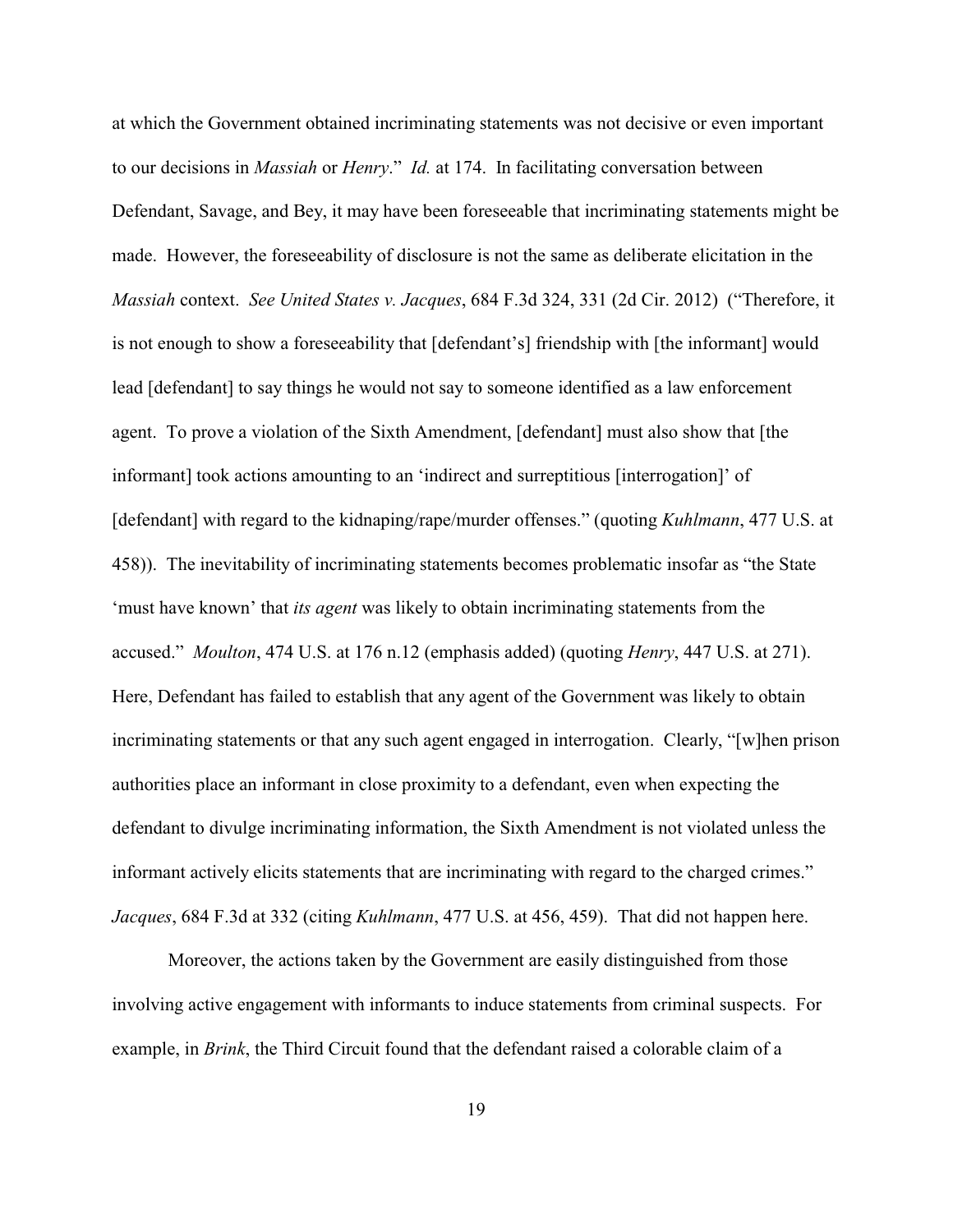violation of his Sixth Amendment right to counsel where an informant, trained by the Government and subject to a tacit agreement involving an exchange of information for a possible reduced sentence, was placed in a cell with the accused. *Brink*, 39 F.3d at 424. With respect to the January 5, 2005 recordings, there was no informant, let alone any individual with whom the Government had struck a deal to exchange information for a reduced sentence.

Accordingly, Defendant has failed to make a colorable claim that any agents of the Government deliberately elicited statements.

#### **III. CONCLUSION**

For the foregoing reasons, Defendant Robert Merritt's Motion in Limine to Exclude Evidence of Cell Block Conversations recorded on January 5, 2005 (ECF No. 576) and Motion to Suppress Evidence of Cell Block Conversations Recorded on January 5, 2005 (ECF No. 609) must be denied.

An appropriate Order will follow.

**BY THE COURT:**

 $\left.\sqrt{5}/\sqrt{1}\right.$ 

**R. BARCLAY SURRICK, J.**

**\_\_\_\_\_\_\_\_\_\_\_\_\_\_\_\_\_\_\_\_\_\_\_\_\_\_\_**